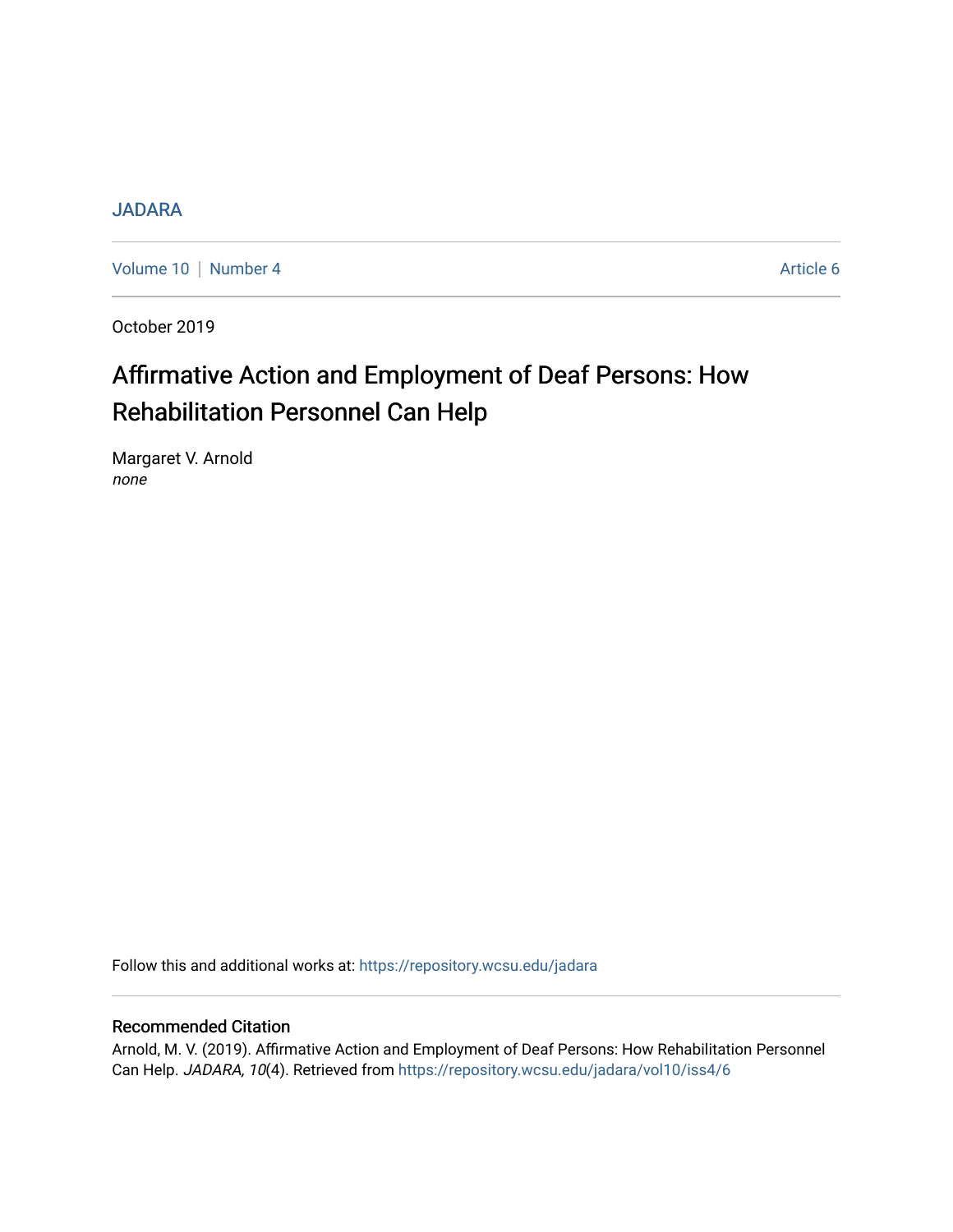# AFFIRMATIVE ACTION AND EMPLOYMENT OF DEAF PERSONS: HOW REHABILITATION PERSONNEL CAN HELP

Margaret V. Arnold, CRC

A survey of recently published literature about employment for the deaf indicates there continue to be numerous unresolved difficulties for the deaf person seeking employment and for supportive agency personnel attempting to locate the appropriate job for the deaf person. Indications in the literature are that there is no easy solution to a problem that evolves out of the deaf person's home environment and is compounded by the generally inadequate available educational programs, insufficiently qualified personnel in helping services such as Vocational Rehabilitation and employment agencies, inadequate community resources, and skeptical employers.

In a recent article Phillips (1975) explored employer attitudes toward hiring the deaf in New York State. In addition, he explored attitudes toward social interaction of deaf workers with their co-workers and limitations on advancement and/or supervisory opportunities for deaf workers. He found stereotypic attitudes toward the deaf worker and the problems he represents. Although Phillips made several general recommendations for improving the employment situation for the deaf, he did not include any references to the new Federal requirements for affirmative action hiring pohcies, which could have a definite effect on the situation, if utilized well.

#### Purpose:

This article is primarily concerned with the employer aspect of the problem of the deaf worker. Hanson (1973) states the situation succinctly: "Every new job placement represents a challenge in educating the employer about deafness" (p.97). It was felt there are some positive actions which Vocational Rehabilitation counselors could take to improve the current picture.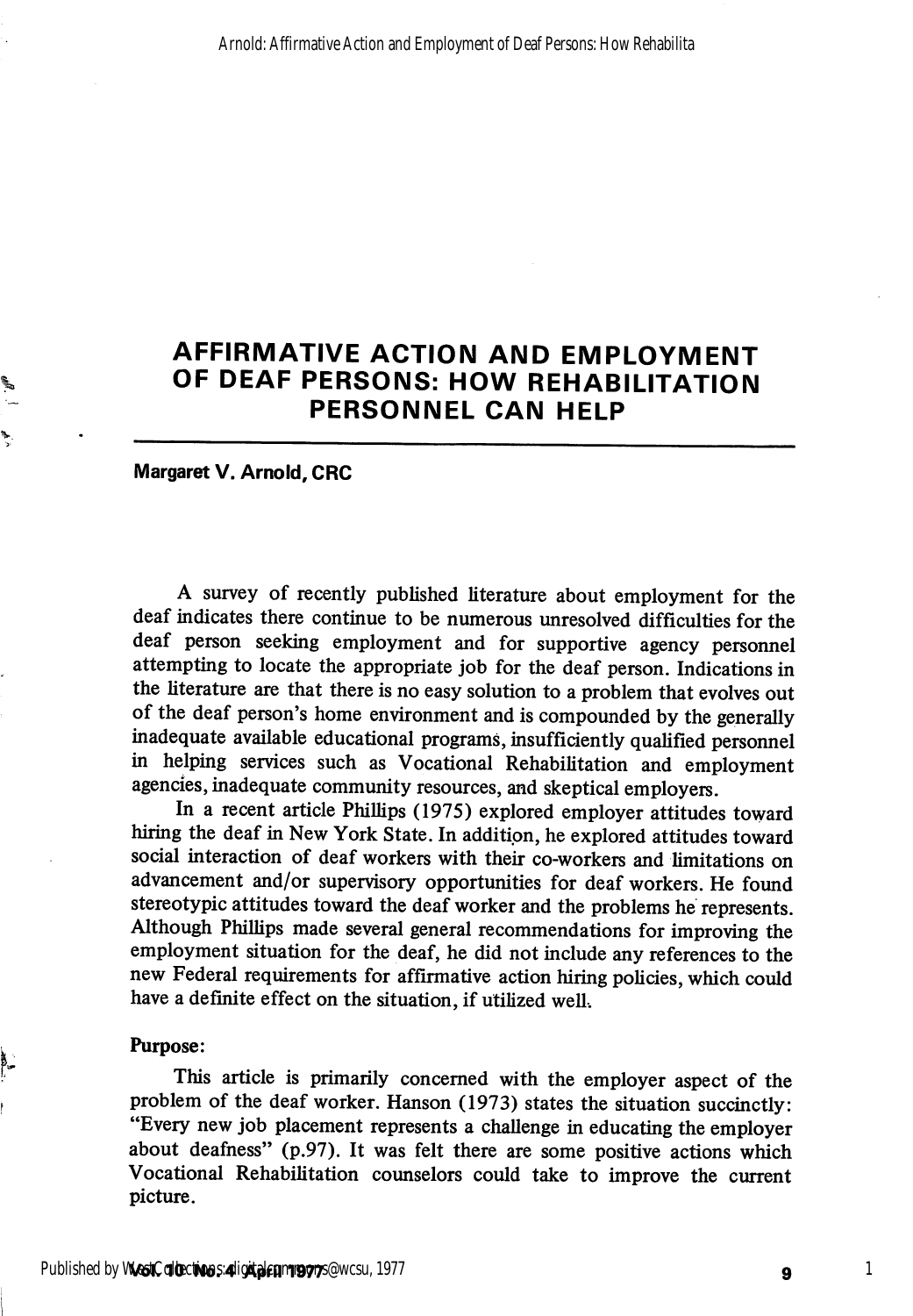A survey of several businesses of varying sizes was conducted in a representative metropolitan area to determine the extent of contact with the deaf and what, if any, coping mechanisms were utilized for communication. The intent was to use information, ideas, and suggestions which developed from these employer contacts to develop spedfic recommendations for improving the employment picture for deaf persons. The Vocational Reha bilitation Act of 1973, Section 503, requires an affirmative action policy be instituted by any company who does business with the Federal Government under a contract to provide either personal or non-personal services, including construction, in any amount in excess of \$2,500 (U.S. Department of Labor, 1975). The major thrust of this paper will be to formulate methods for assisting employers to implement affirmative action programs for hiring the deaf, handicapped individual through cooperative efforts with Vocational Rehabilitation personnel.

#### The Survey:

The nine companies surveyed were selected with an attempt to include a variety of types of employment. They included government agencies (Federal and State), large companies (a major chain department store, a bank, a utilities company and a major clothing manufacturer), and small businesses (a furniture manufacturer and a dental laboratory).

The number of employees per business ranged from 20 at the furniture manufacturers to 10,800 at the utility company. There were several basic questions asked: (1) How many employees do you have? (2) Have you ever had deaf applicants for employment? (3) How many deaf employees do you currently have and what positions do they hold? (4) How many deaf employees are you aware of in your company during the past two to three years and what were their jobs? (5) What problems were encountered and how did you cope with them during the initial interview and after the deaf person was hired? (6) Would you be interested in attending a workshop designed to orient you (and pertinent supervisory personnel) to working with the deaf? For purposes of this survey "deaf" was defined as a person who is unable to understand speech in most situations with or without a hearing aid.

Contacts with employers were made either by phone or personal contact. The results of the survey are summarized and several general ob servations follow.

Among the six private businesses surveyed two had never had contact with a deaf applicant. Among these six businesses only two have entry examinations: one is fortunate in having a clerical worker fluent in sign language in the testing department. They have also cooperated with Vo cational Rehabilitation counselors in the past in arranging for interpreters for testing situations. The other company has no special way of handling testing with a deaf applicant, but would cooperate with Vocational Rehabilitation

ギ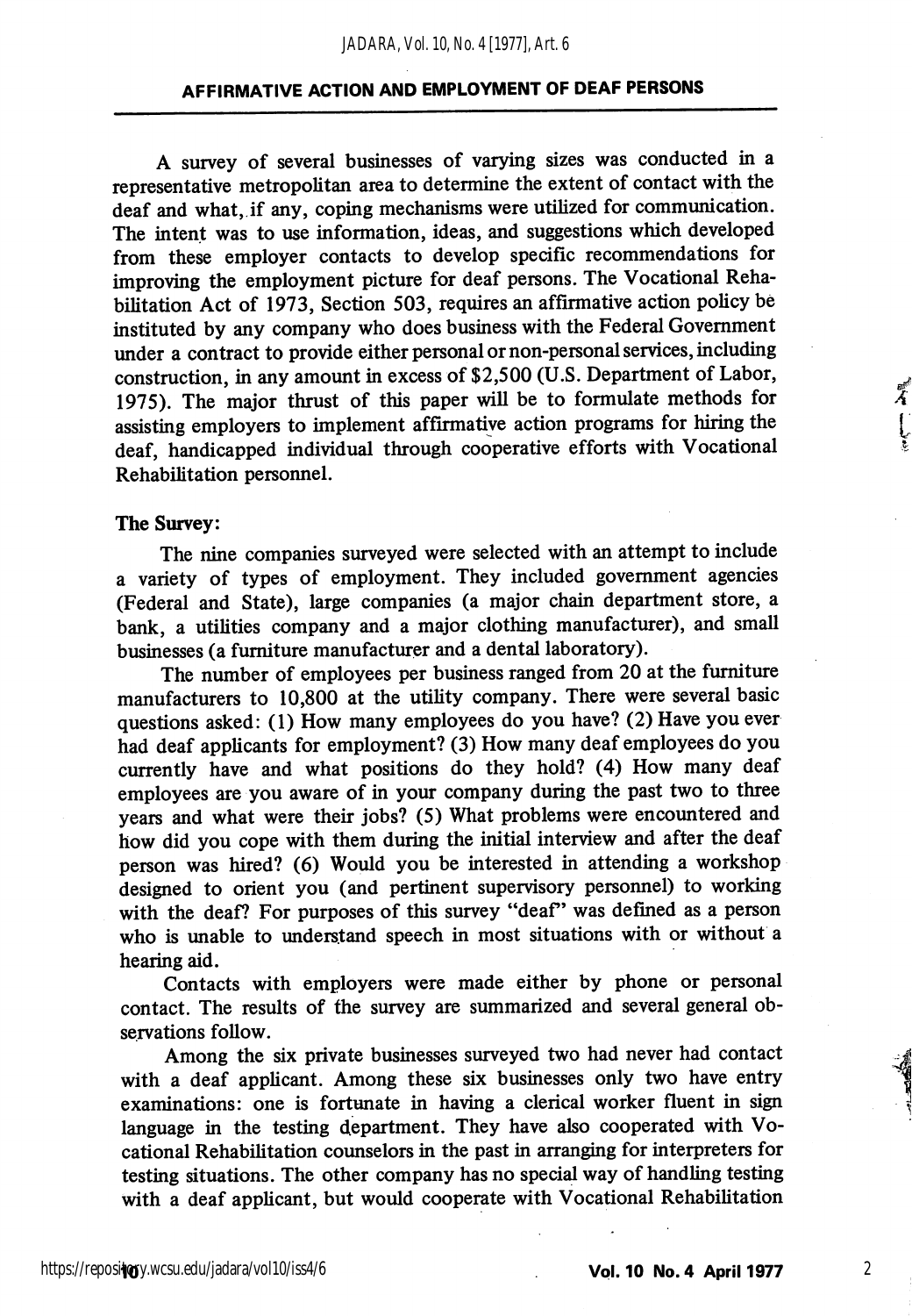personnel during testing if requested. The onus is clearly on the apphcant or his Vocational Rehabilitation counselor to provide an interpreter for entry tests.

Communication methods utilized during initial interviews varied. One company has an interviewer who knows some sign language. All companies had tried speaking slowly and clearly so the applicant could lipread as well as writing. At one small business, several employees and the owner had taken courses in sign language. In companies requiring medical examination prior to acceptance for employment, the deaf applicant's family or Vocational Rehabilitation counselor is relied upon for assistance. Also in three companies the Vocational Rehabilitation counselor is contacted for assistance once the deaf person is employed and problems of communication develop. Two of the companies found they could utihze other deaf employees for improving communication with new deaf employees.

For those five employers who had experience with deaf employees, all but one were interested in attending a workshop to famiharize them with deafness and how to more efficiently deal with communication problems. They provided interesting suggestions for content of such a workshop. None had developed an affirmative action plan at the time they were interviewed.

Among the five companies who felt they could employ the deaf, two had only three positions they felt were feasible. The other companies saw many different positions which a deaf worker could fill. The fact that this had not yet occurred provides a definite take-off point for discussion in an employer workshop.

Also of value in stimulating discussion would be sharing the attitudes and ideas some of the employers interviewed expressed. For example, whether a deaf person understands he must come to work every day on time and remembering that you don't need to talk louder to a deaf person to help commimication—one employer found he was talking louder to all his em ployees—were mentioned.

Among the three government agencies there were two Federal (Internal Revenue Service and Social Security) and a State Personnel Department (clerical positions only). The Federal agencies each have a Coordinator for Hiring the Handicapped. They have both had deaf applicants and hired some of them, although the number hired is very small. There have only been a few deaf applicants for clerical positions with the State, and only one had been hired, according to the person interviewed. There appeared to be several reasons for the low number hired; low test scores, unsuitability of deaf persons for specific positions available (perhaps due to the need for phone use in job), and lack of aggressive work on the part of Vocational Rehabilitation counselors in searching out available positions and "selling" the deaf applicant. However, with the State clerical jobs it appeared that one major problem is in the complexity of application forms and entry testing procedures. When asked if an interpreter could be allowed in the testing area

ÿ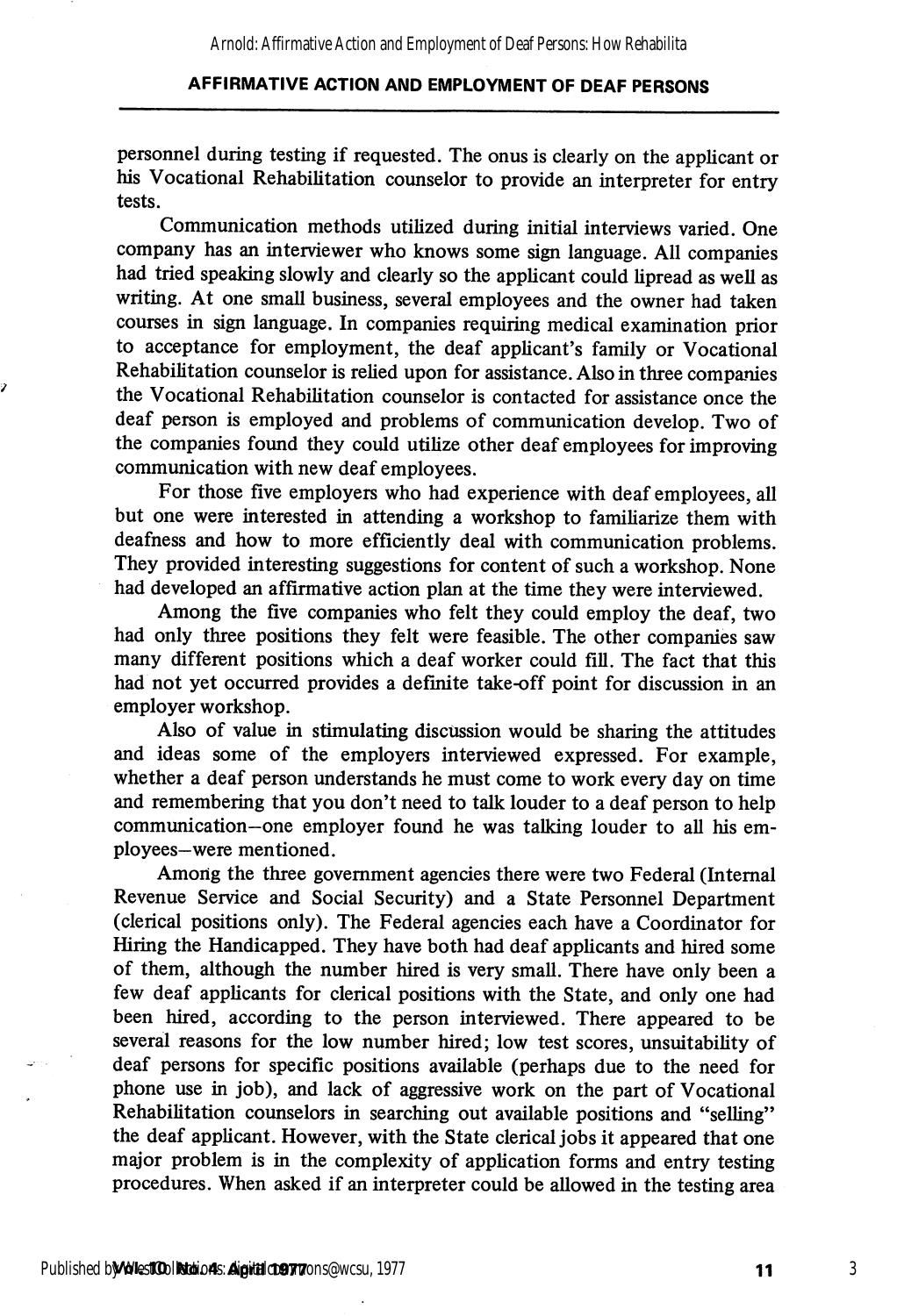with a deaf person, the personnel officer in charge of testing was unable to give a definite answer and unable to understand why current test procedures may be unfair. It appears there is a definite need here for education and possibly request for adaptation from a higher level than field counselors. Social Security has entry exams but they may be waived under certain conditions at the request of the Vocational Rehabilitation counselor. The same is technically true with the State, but is not as easily accomplished. IRS has entry exams for some positions and would be open to special testing arrangements for the deaf applicant. There was no difference in methods used for communication with deaf applicants and employees by government agencies as compared with those used by private companies.

At IRS, training for the new deaf employees was done in smaller segments than is done with hearing employees. At Social Security they have sign language courses given for any employees who wish to take them.

All persons interviewed felt the inability to use the phone was the most serious handicap and felt that there were numerous positions that could be filled by deaf persons. Representatives of both Federal agencies endorsed the idea of a workshop for employers. The attitude of the two State personnel people interviewed seemed to be that they were uncertain they needed to learn more about the deaf. They did not appear to feel there was a problem within their agency for deaf applicants.

#### Observations:

There were a variety of reactions exhibited by employers, ranging from resistance to complete cooperation. In the case of the resistant employer, there is a possibility he may have been disturbed by questions about an affirmative action program for hiring the handicapped. Some very cooperative employers exhibited stereotyped views of how to cope with the communica tion problem and could improve their means of communication with a better understanding of the deaf. It is interesting that there have been relatively few deaf job applicants at any of these companies. It was surprising to find that no one mentioned problems with the deaf persons' educational level, ability to complete an application, or problems in understanding written notes. Based on readings in the literature concerning vocational maturity among the deaf, this surveyor expected more complaints in this area (Bolton, 1975; McHugh, 1975).

The jobs employers felt deaf applicants could perform generally fell into unskilled or semi-skilled areas. There appeared to be acceptance of deaf clerical workers where phone use was not required. There were no instances among the businesses surveyed of deaf professional and/or supervisory employees either now or in the past; there were indications from a few of the businesses that supervisory positions might be feasible.

There appears to be a need to upgrade current deaf employees and to open up jobs above the semi-skilled level. This cannot be accomplished just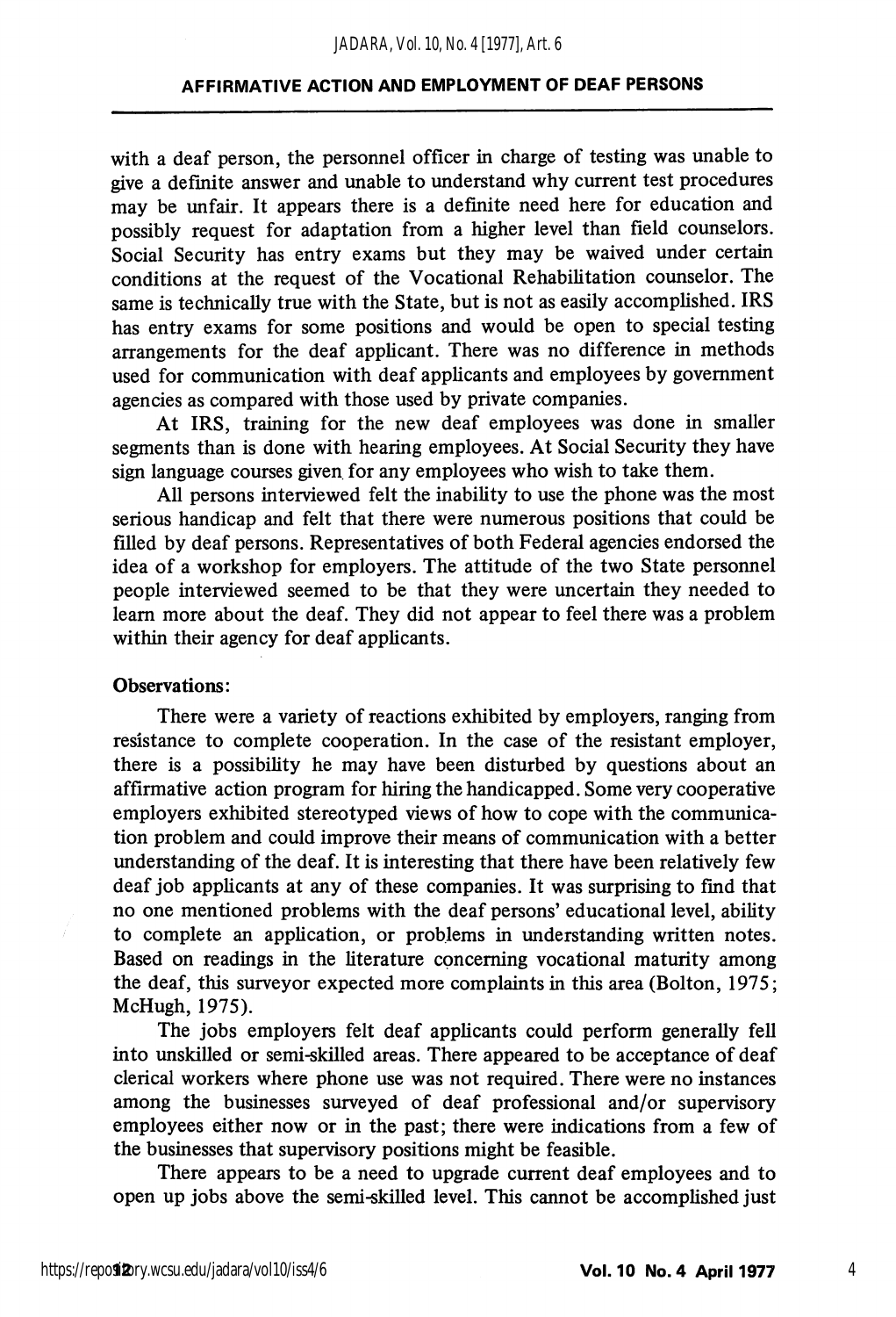through education of employers. It is essential to improve the prevocational experiences of deaf youth, both at home and in school. They must be given the opportunity to develop their vocational potential to the maximum as has recently been indicated by several writers (Bolton, 1975; Lorman, 1970; McHugh, 1975).

In several cases employers indicated that having one good deaf employee made hiring the next deaf person easier because the two could probably assist each other in training, retraining, etc.

#### Recommendations:

Out of these observations and from reading recent literature come several recommendations to improve the vocational scene for the deaf. Recommendations are grouped into five areas.

#### 1). Education Programs

Jochem (1970) suggests rigorous schooling in work habits and attitudes and in the ability to relate well to others in addition to improved vocational and academic training in schools for the deaf. He suggests com bining efforts among schools for the deaf to provide several quality curri culum options for deaf students.

Silver (1970) suggests more contact between schools for the deaf and local businesses to keep school programs updated. Based on his findings, Lorman (1970) states that "apparently, both the type and level of the deaf adolescent's vocational preference become stabilized at a relatively young age." If this is true, the need to improve programs in schools for the deaf cannot be overemphasized.

#### 2). Vocational Rehabilitation Programs

More aggressive rehabilitation counselors with creativity and flex ibility are needed to assist the deaf person who is job ready. One problem appears to be the necessity for convincing supervisors of the need for such innovations as interpreter services for on the job training and for training in vocational schools not equipped to instruct the deaf. The idea of a work shop to educate Vocational Rehabilitation supervisory and administrative personnel to deafness is suggested. There is also a need for work adjustment training personnel to assist a deaf person in job adjustment either prior to employment or once he has obtained employment. The concept of WAT after employment is a new one in my experience and is worth a tryespecially for low verbal deaf young persons.

Careful placement and follow-up services are stressed as necessities by Lauritsen (1970). Jackson (1974) suggests the creation of a placement specialist for the deaf to work cooperatively with the rehabilitation counselor. Jochem (1970) states the situation succinctly: "A proper placement of a good deaf worker has never failed to open up future jobs."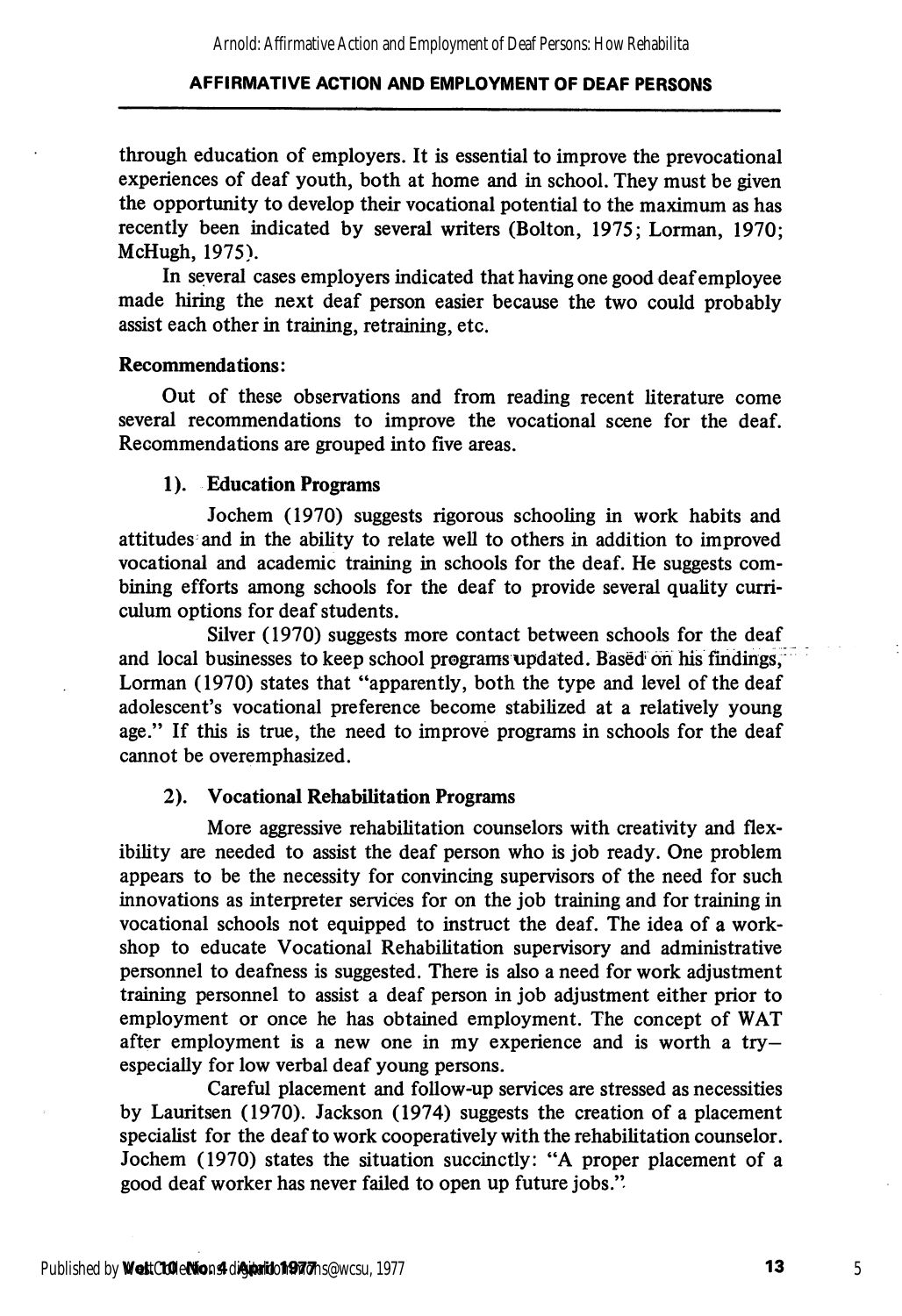#### 3). Workshop for Employers

The response from most employers contacted was positive. Some even made suggestions. It is clear there are numerous misimderstandings, stereotypical ideas, and unintentional discriminations, which may be correct able through a workshop organized to orient employers to deafness. This could assist them in implementing affirmative action programs to hire the deaf by working out more appropriate testing procedures where entry tests are required, by suggesting appropriate methods of communication with a deaf employee, and by dispelling some of the fears about safety hazards and training problems.

Positive aspects of deaf employees, such as ability to work in noisy areas, thus resolving the problem created for some industries by recent industrial noise legislation, could be pointed out (Vemon, 1975). Information should be shared regarding how other companies have worked out such problems as "architectural barriers" to hiring the deaf (U.S. Civil Service Commission, 1974).

A useful audio visual presentation would include illustrations of deaf persons already employed in a variety of jobs. One essential thrust of the workshop should be to help employers see Vocational Rehabilitation personnel as resource persons who can assist them in developing affirmative action programs which meet the requirements of the Vocational Rehabilita tion Act of 1973, Section 503.

#### 4). Orientation Package

Although a workshop can provide general information for the future or to improve present situations on the job, it seems that there is a need for something more immediate. For example, what could an employer who hires a deaf applicant today do to provide answers to questions asked by the supervisors and co-workers? A multi-media orientation package is an idea worth exploring. This could include: (1) slides and/or a film of inter action between a deaf worker and his co-workers; (2) lists of resource persons (such as Vocational Rehabilitation counselors for the deaf and interpreters); (3) lists of pertinent reading material; (4) recordings of how speech sounds to a deaf person at varying  $dB$  levels; (5) alphabet cards and some illustrations of basic signs. This idea needs development in all aspects including how it could be distributed most effectively.

#### 5). Employer Advisory Council

At present, efforts by Vocational Rehabilitation staff are underway in the metropolitan area involved in this study to set up a board of employers who are willing to work with Vocational Rehabilitation counselors in assessing job readiness of clients, in sharing problems about hiring the handicapped, and in eventually suggesting specific job possibilities within local companies which might fit a client under discussion. This is visualized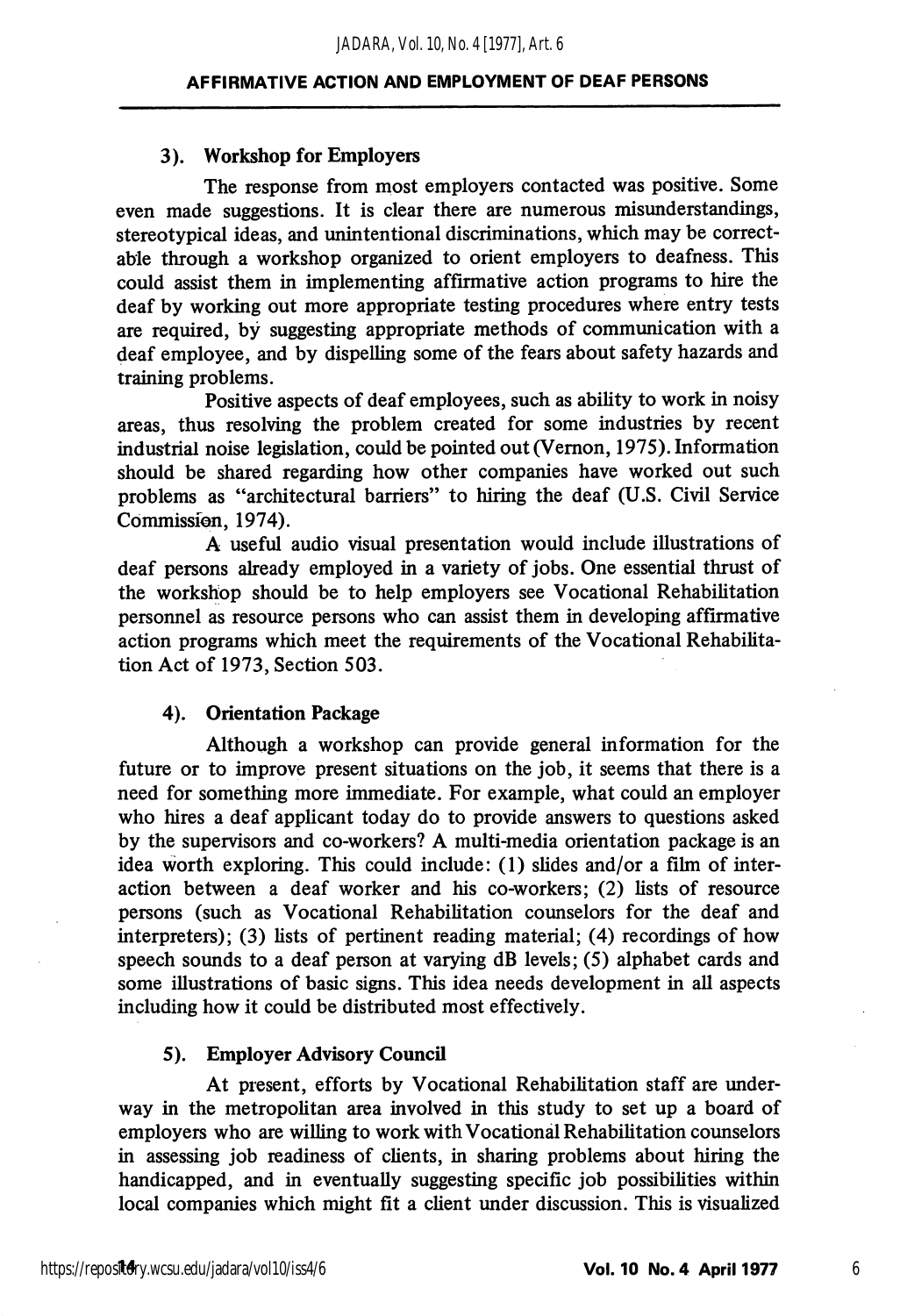as a cooperative effort which could be of benefit to employers, clients, and counselors. Efforts will be made to familiarize employers with the special problems and advantages of deaf employees present.

#### Summary

These are recommendations for improving the current scene in employment of deaf persons. Admittedly, they are based on a limited survey, but it is felt the responses obtained in this survey are representative.

There are definitely steps employers need to make to eliminate current discrimination against the qualified deaf job applicant. There is also a great deal that must be done by professionals working with the deaf to enhance their vocational maturity and skill qualifications and to educate employers. If the deaf job applicant has really acquired optimum vocational and language skills from his home, educational, and prevocational experiences, he will be a highly marketable person with need for very little supportive assistance. This should be rehabilitation's goal.

#### **REFERENCES**

- Bolton, B. Preparing deaf youth for employment. Journal of Rehabilitation of the Deaf, 1975,1, 11-16.
- Hanson, J.H. Some conflicts faced by rehabilitation counselors of the deaf. In A.G. Norris (Ed.), Deafness Annual (Vol. 3). Silver Spring: Pro fessional Rehabilitation Workers with the Deaf, Inc., 1973.
- Jackson, D.G. More jobs for the deaf. Reprint from Research and Demonstration Brief: Deaf Underemployment. Washington, D.C.: U.S. Depart ment of Health, Education and Welfare, 1974.
- Jochem, C.M. Quality education and quality employment. In W.N. Craig and J.L. Collins (Eds.), New Vistas for Competitive Employment of Deaf Persons (Monograph 2). New Carrollton: Professional Rehabilitation Workers with the Adult Deaf, 1970.
- Lauritsen, R.R. An effective placement program for deaf clients. In. W.N. Craig and J.L. Collins (Eds.), New Vistas for Competitive Employment of Deaf Persons (Monograph 2). New Carrollton: Professional Rehabili tation Workers with the Adult Deaf, 1970.
- Lorman, A.M. and Guilfoyle, G.R. The Development of Pre-Vocational Behavior in Deaf Adolescents. New York: Teachers College Press, 1970.
- McHugh, D.F. A view of deaf people in terms of Super's theory of vocational development. Journal of Rehabilitation of the Deaf, 1975, 1, 1-10.
- Phillips, G.G. An exploration of employer attitudes concerning employment opportunities for deaf people. Journal of Rehabilitation of the Deaf, 1975, 2, 1-9.